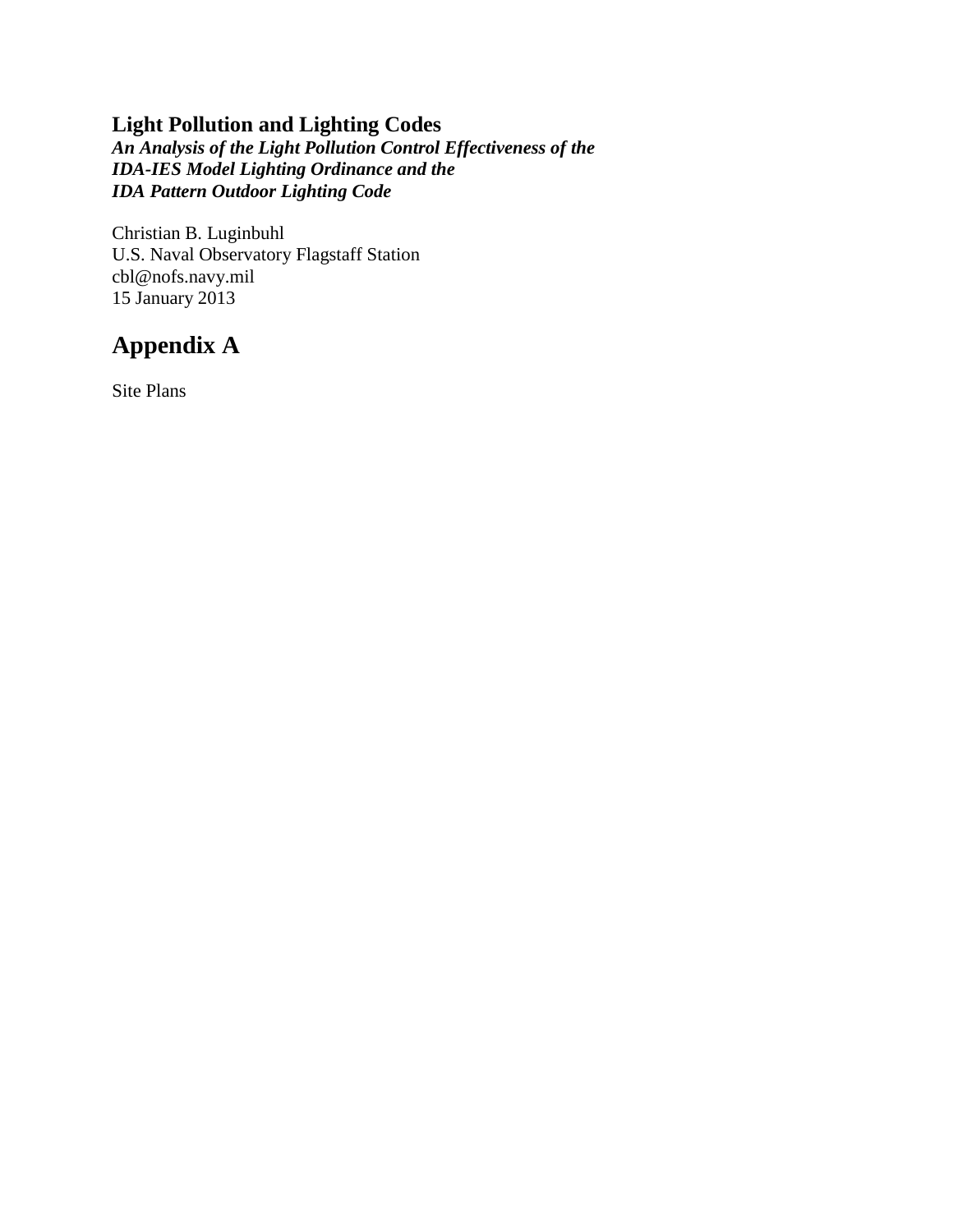



Project 1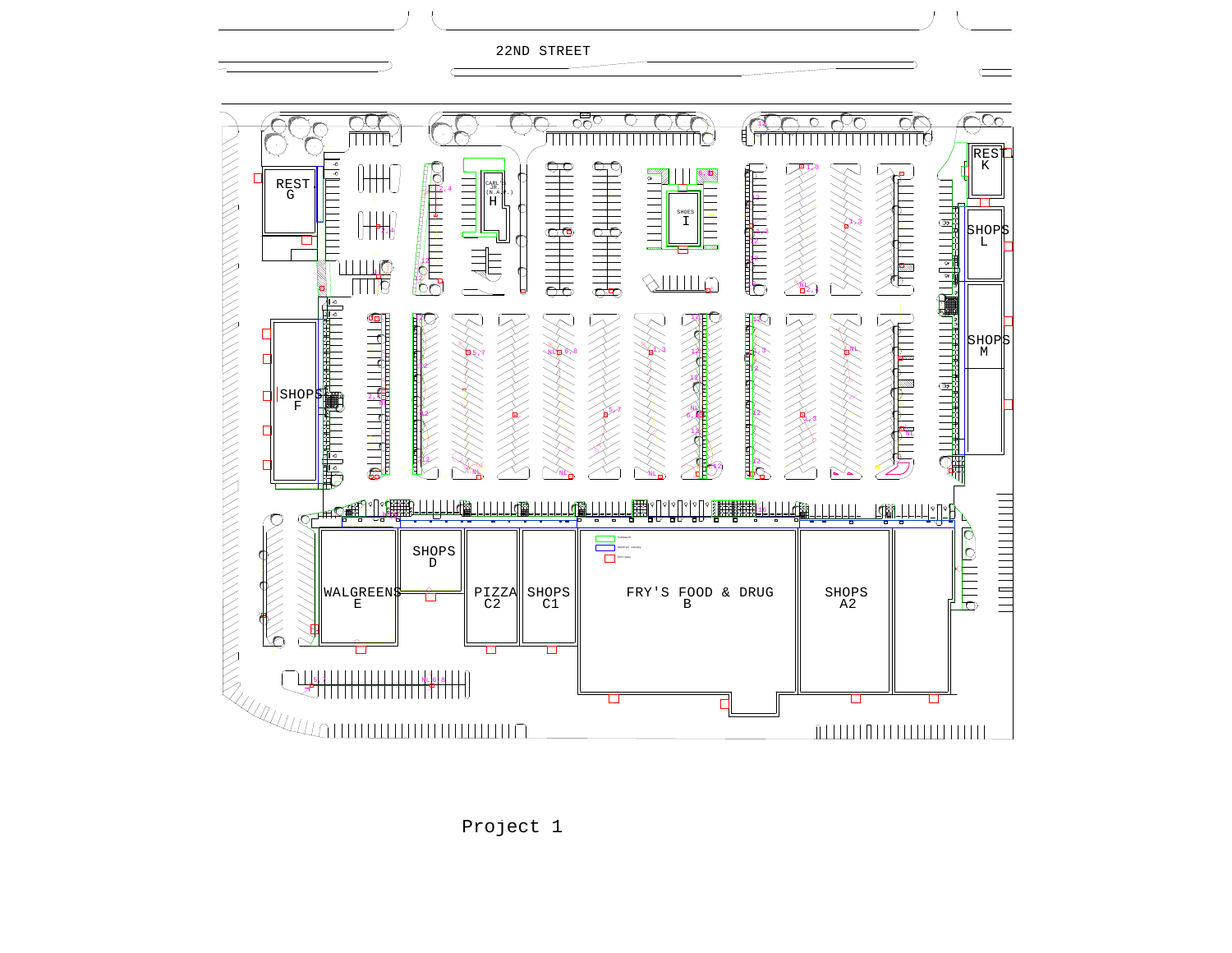

Projects 2, 3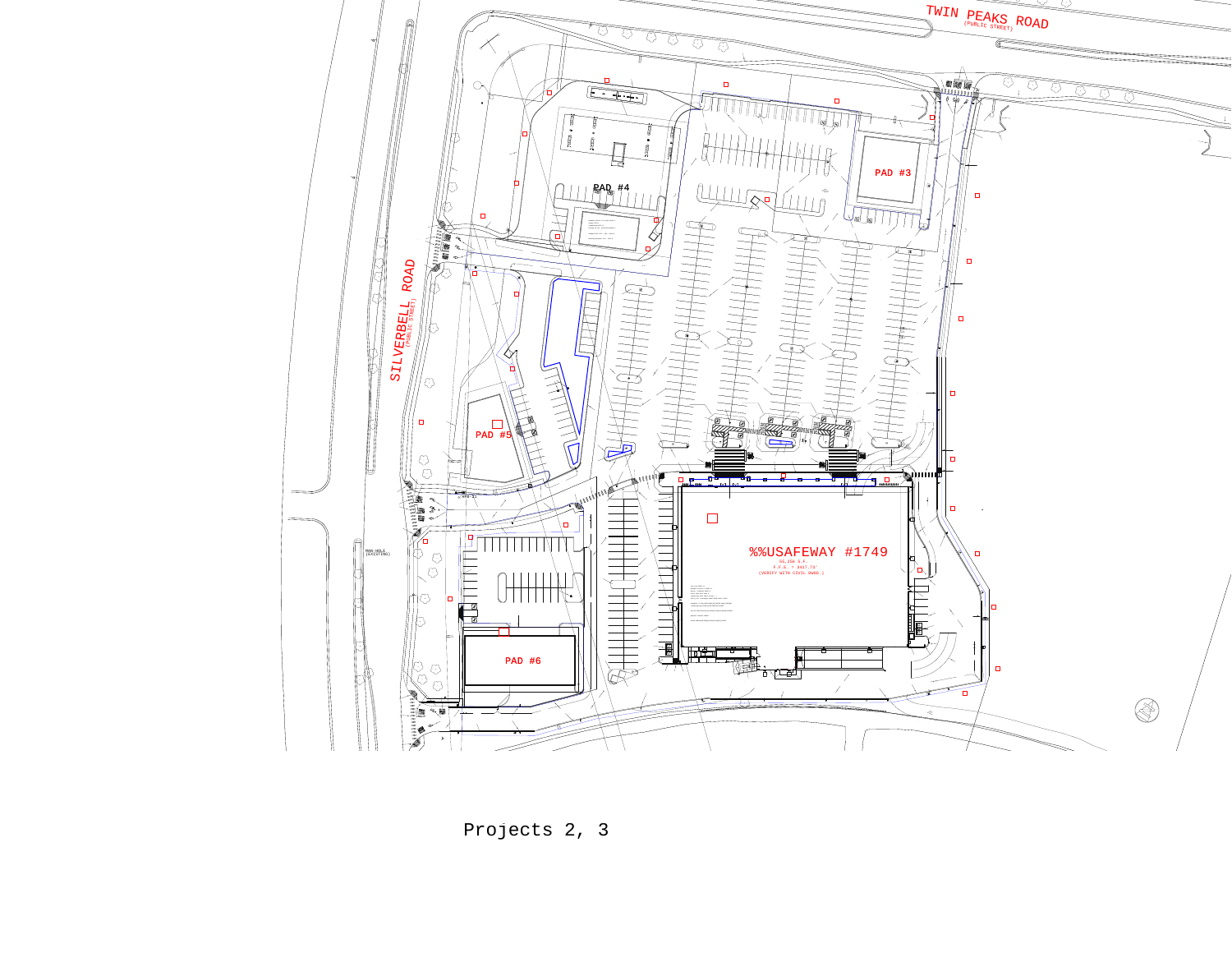

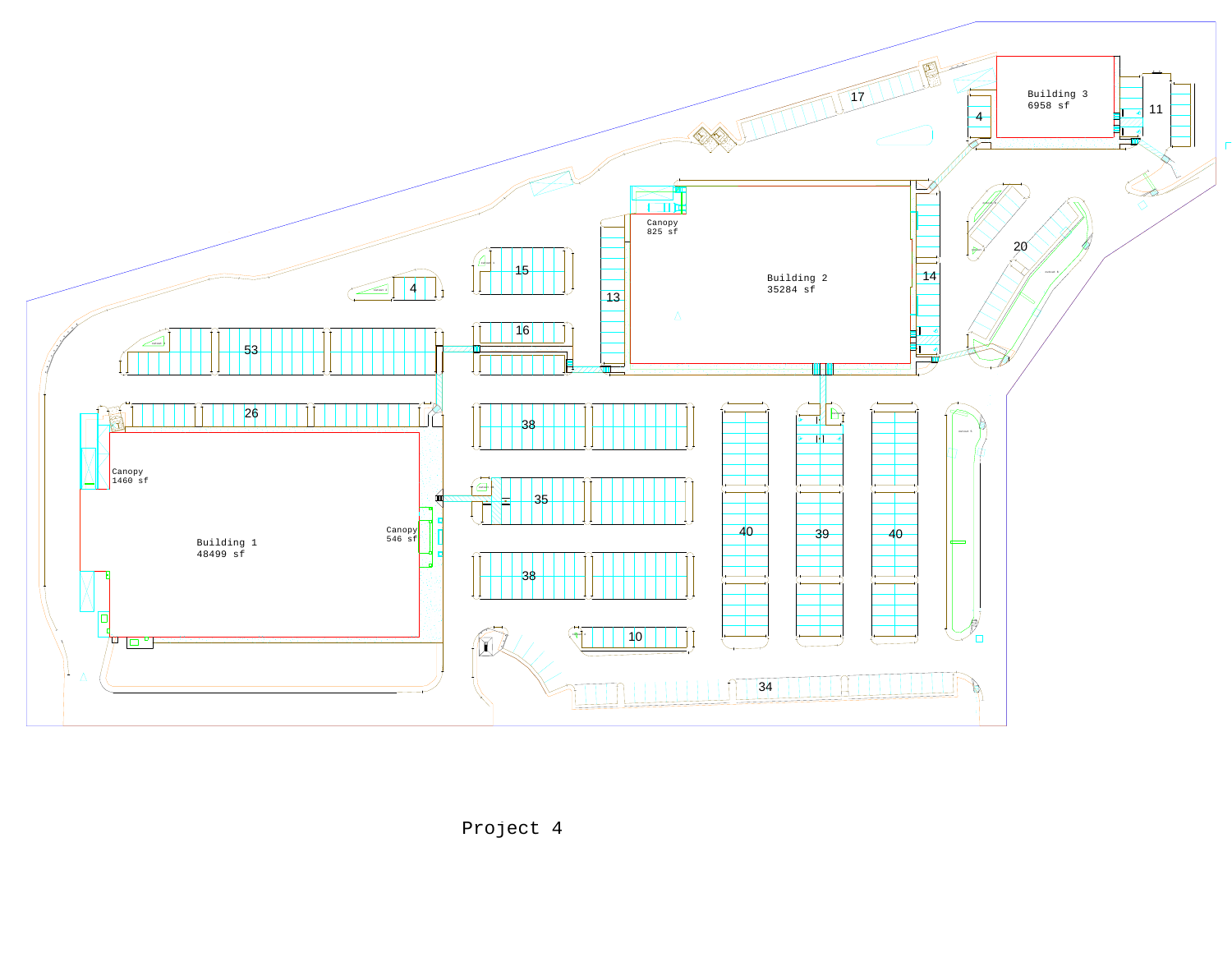



O l d **Route** ဓ္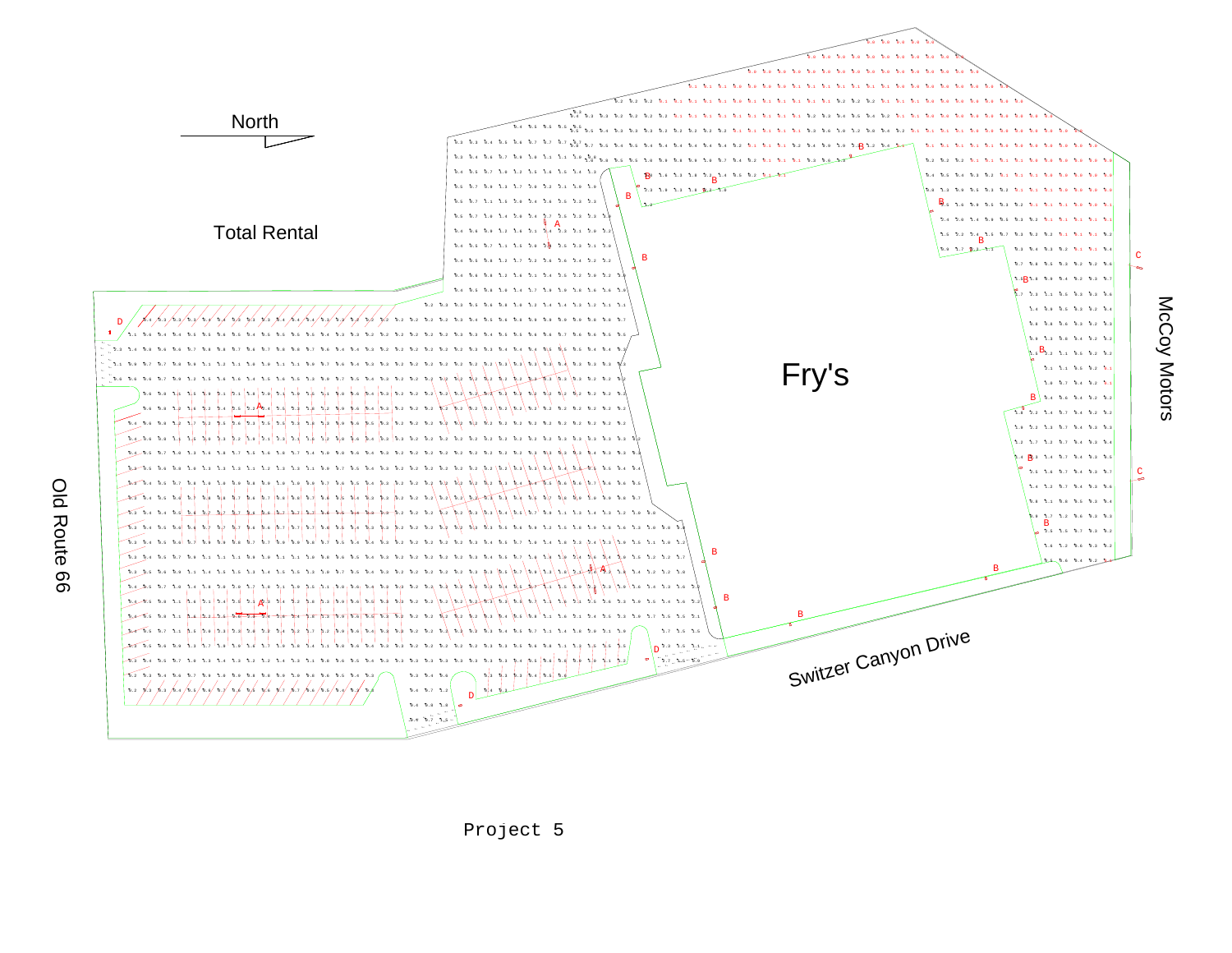

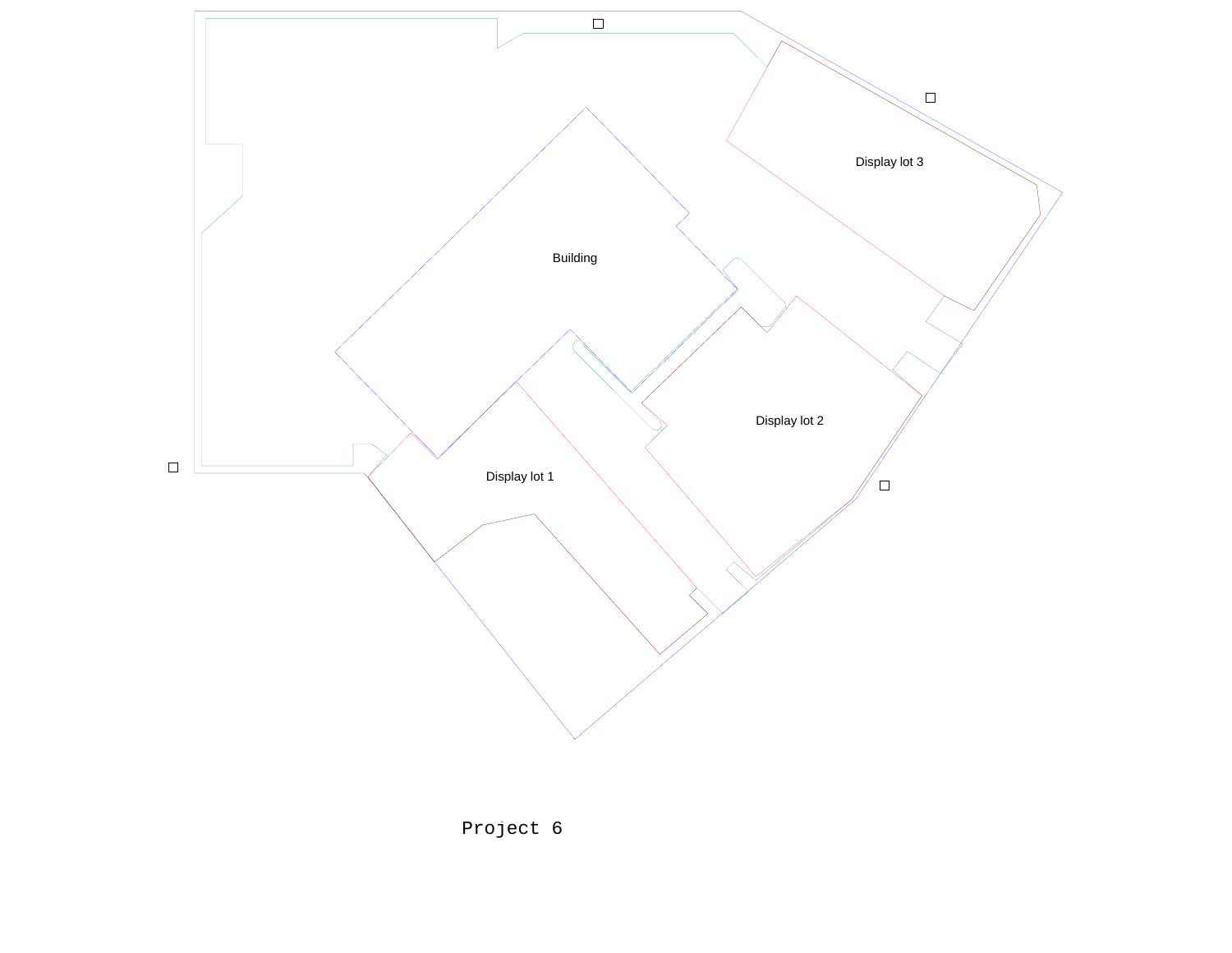

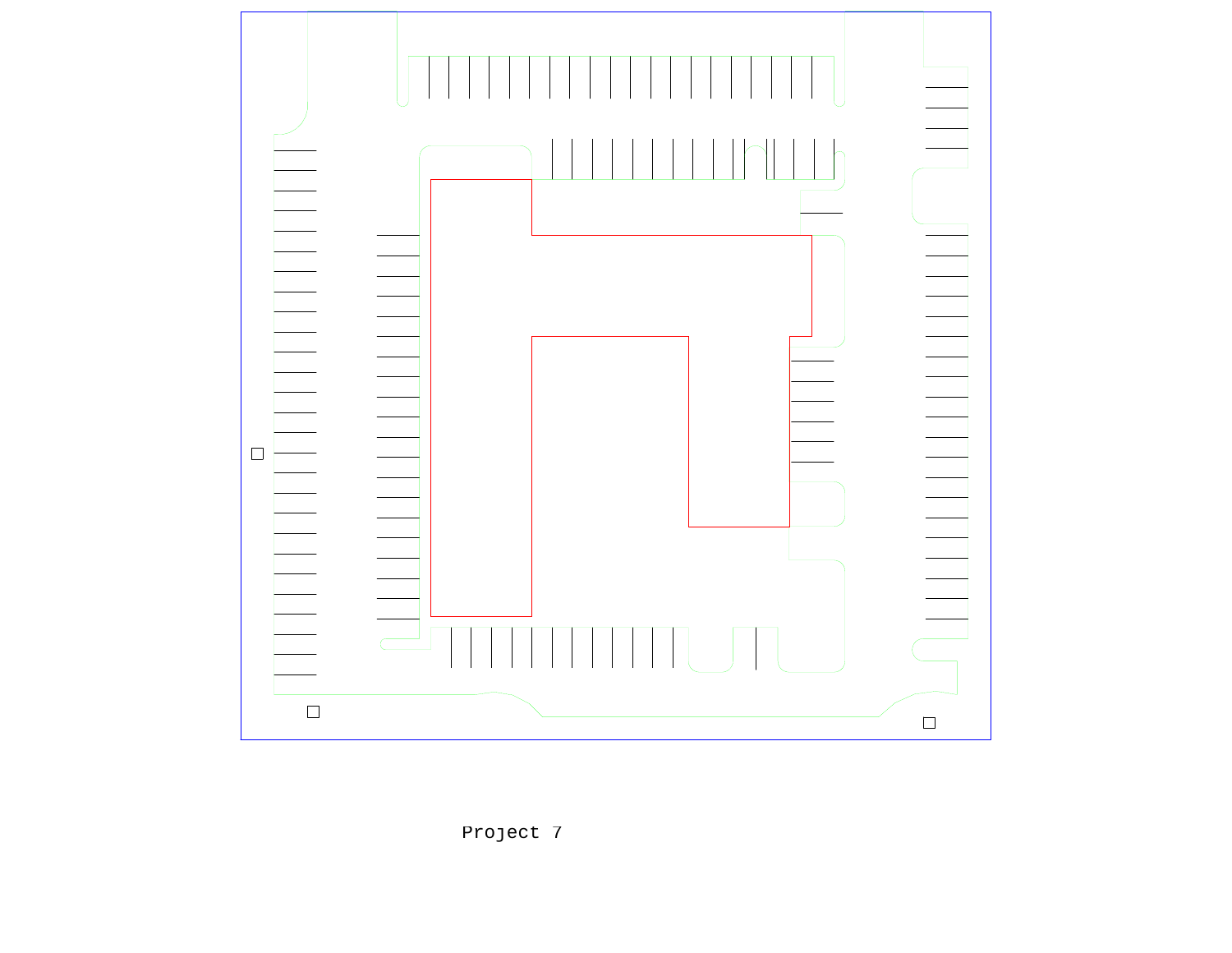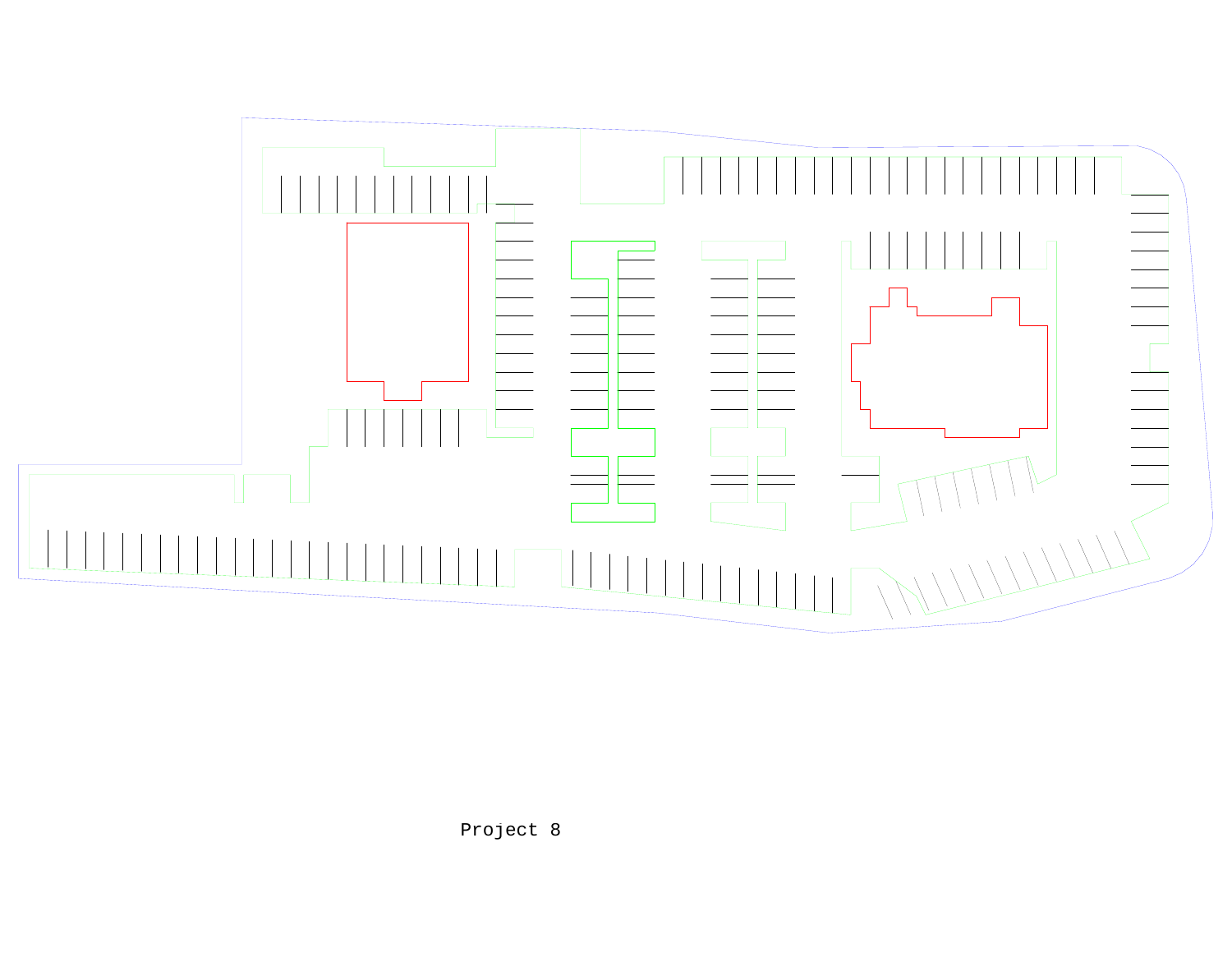

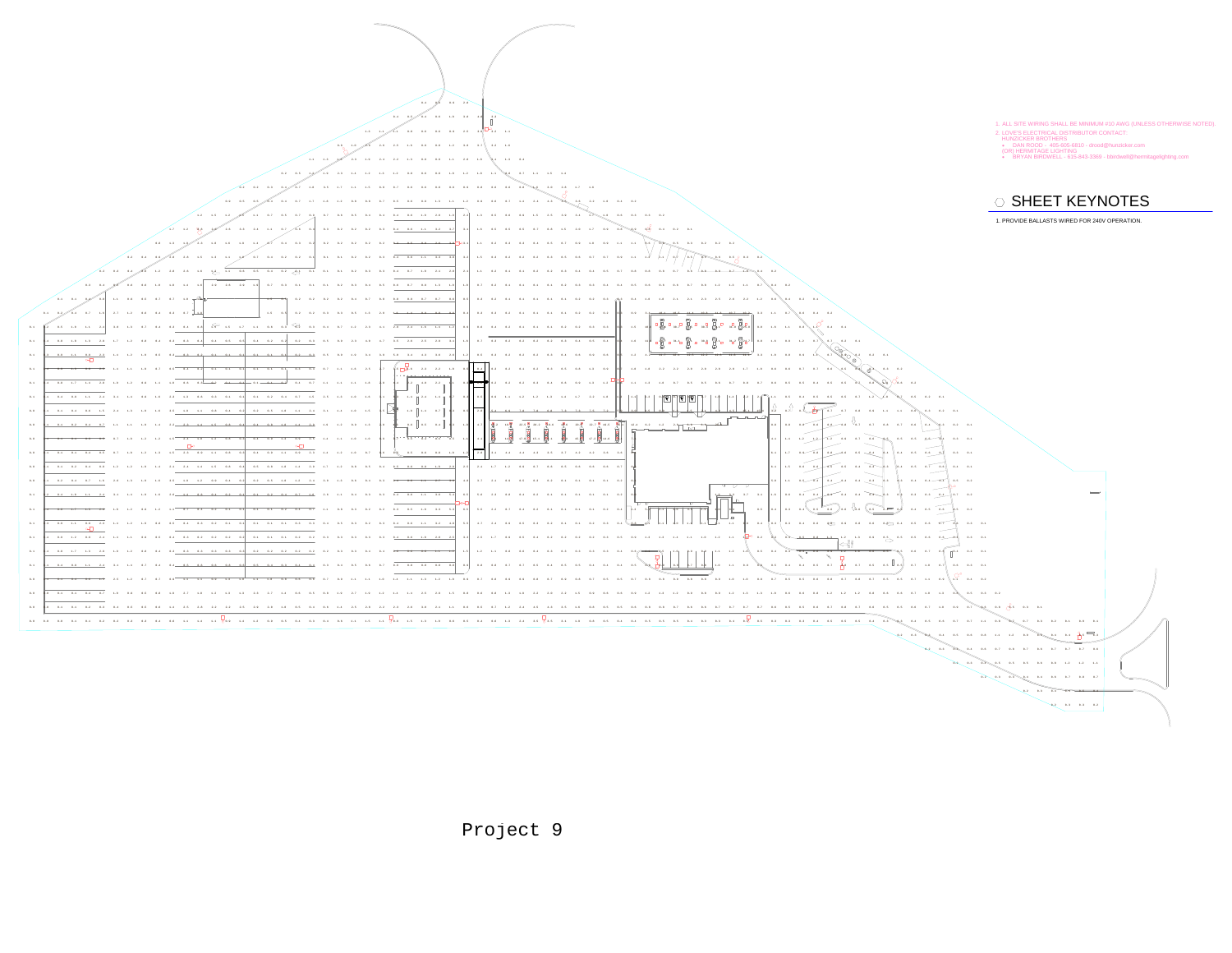

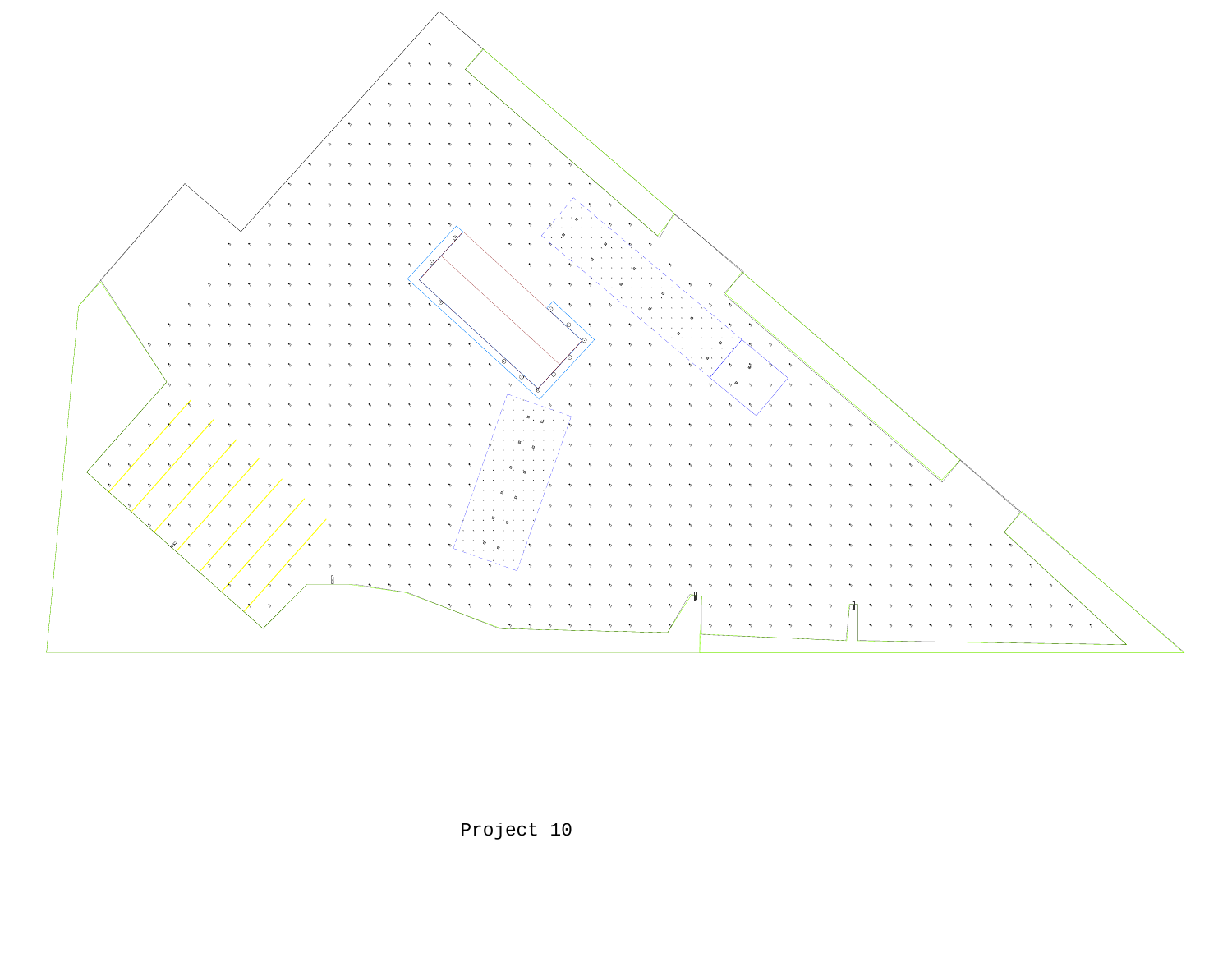

| Luminaire Schedule |                                  |     |        |       |
|--------------------|----------------------------------|-----|--------|-------|
| Label              | Description                      | Qtv | Lumens | TT E  |
| A1                 | Cooper AES-150-HPS-XX-5S         |     | 16000  | 0.750 |
| B                  | American Elec. AVL 40S XX AM FG4 |     | 29000  | 0.750 |
| <b>B1</b>          | Cooper AES-150-HPS-XX-4S         | 3   | 16000  | 0.750 |
| $\overline{C1}$    | Cooper AES-150-HPS-XX-SL         | 3   | 16000  | 0.750 |
| D <sub>1</sub>     | Cooper AES-100-HPS-XX-SL         | 6   | 9500   | 0.750 |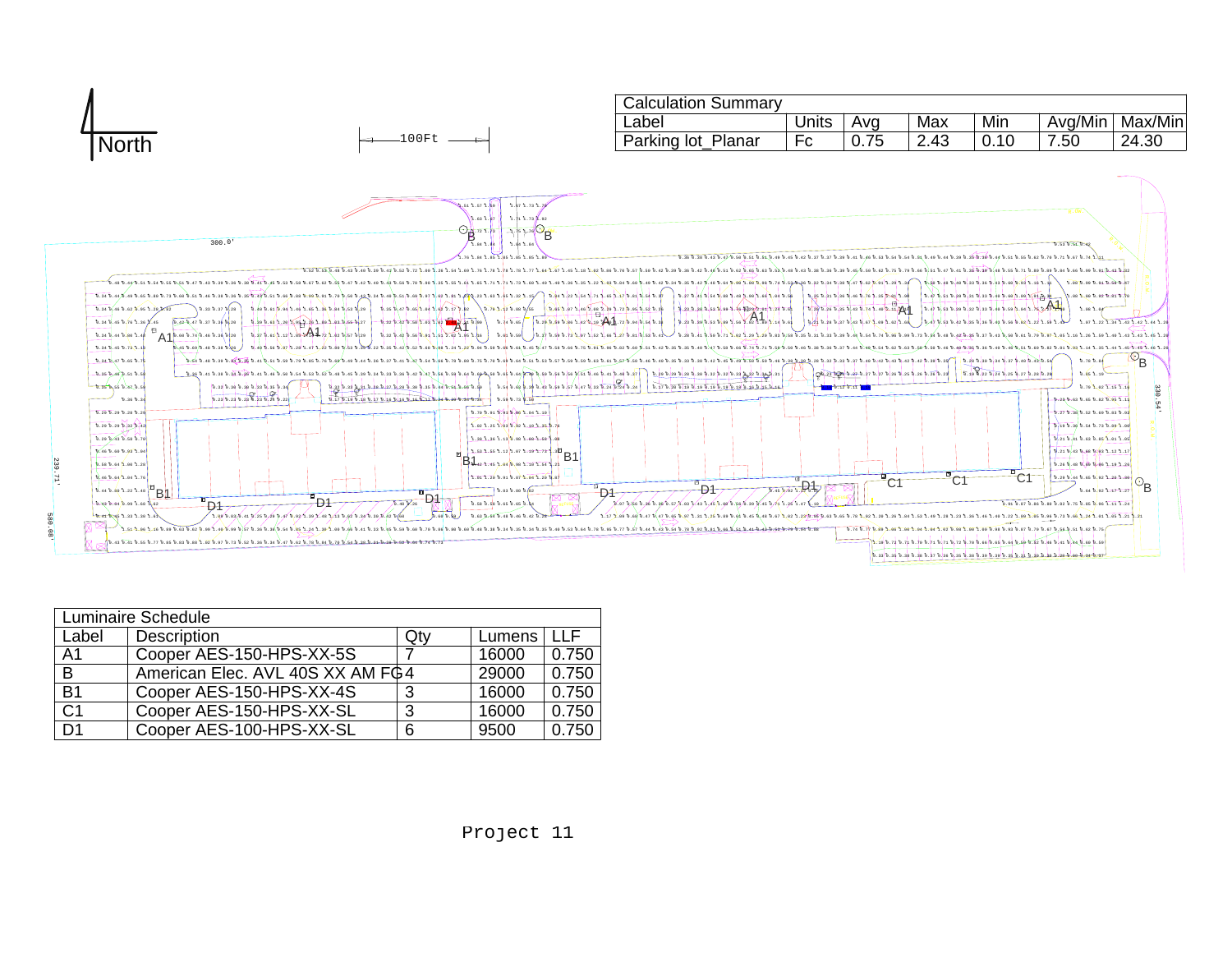

Project 12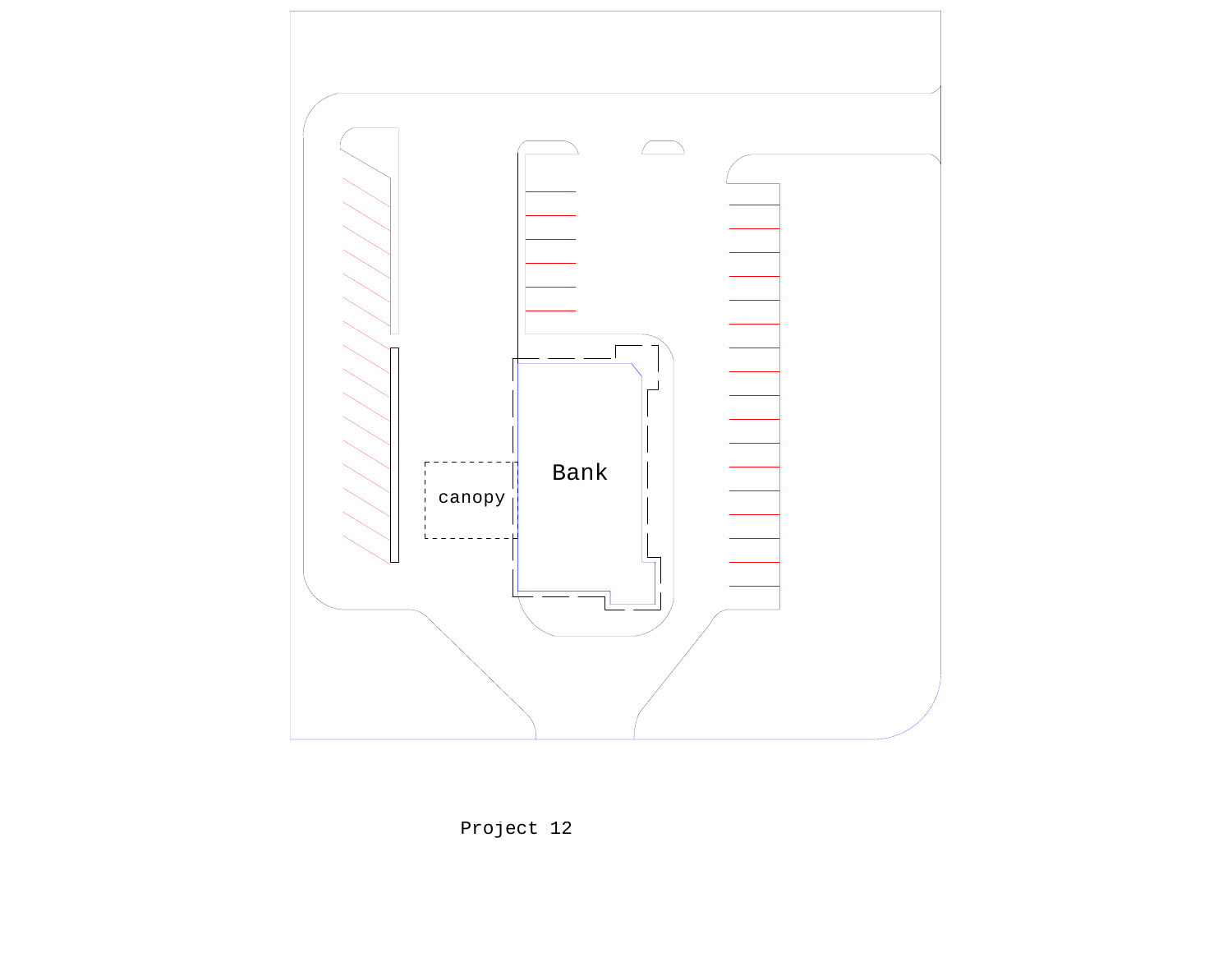**Forest Avenue**



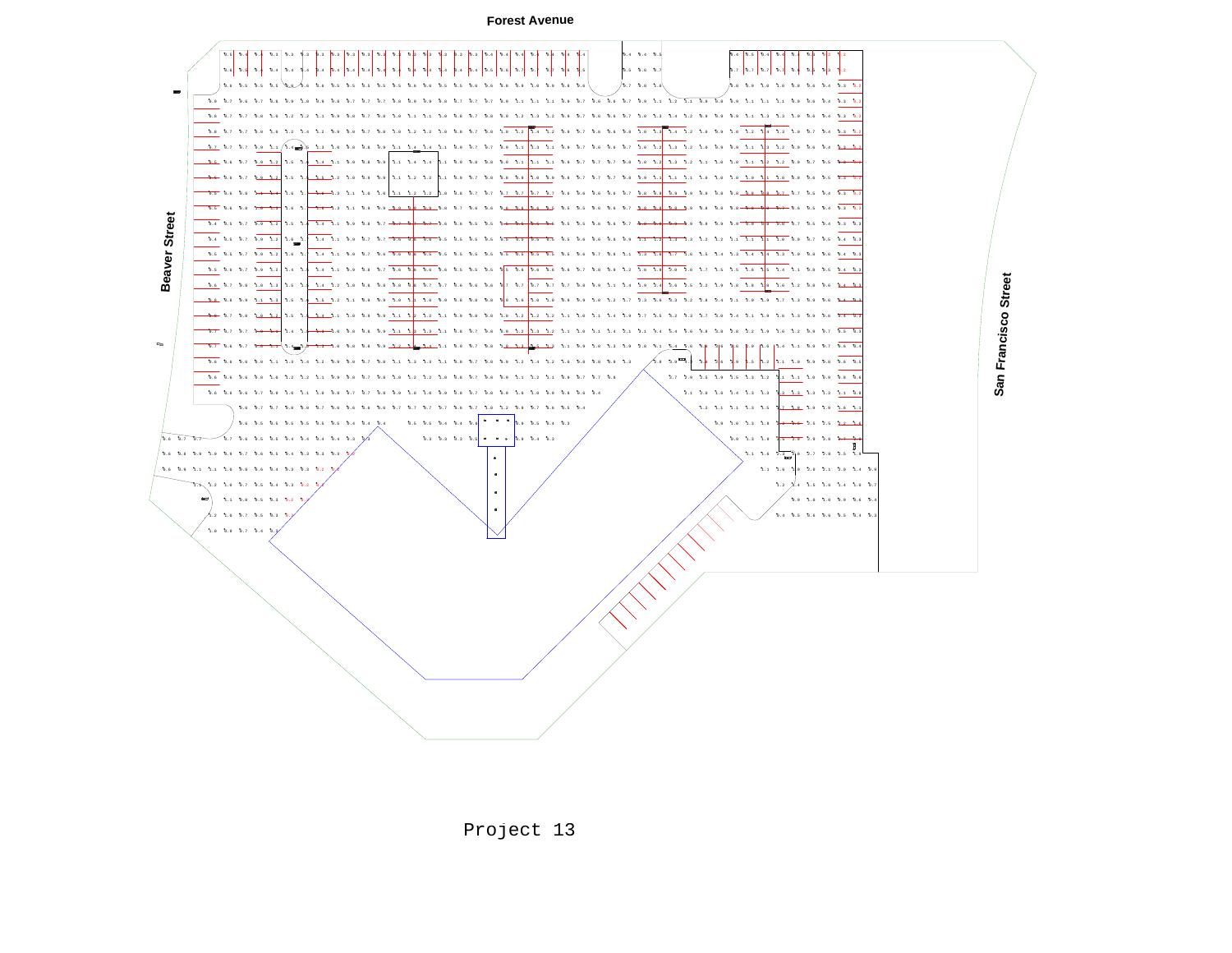